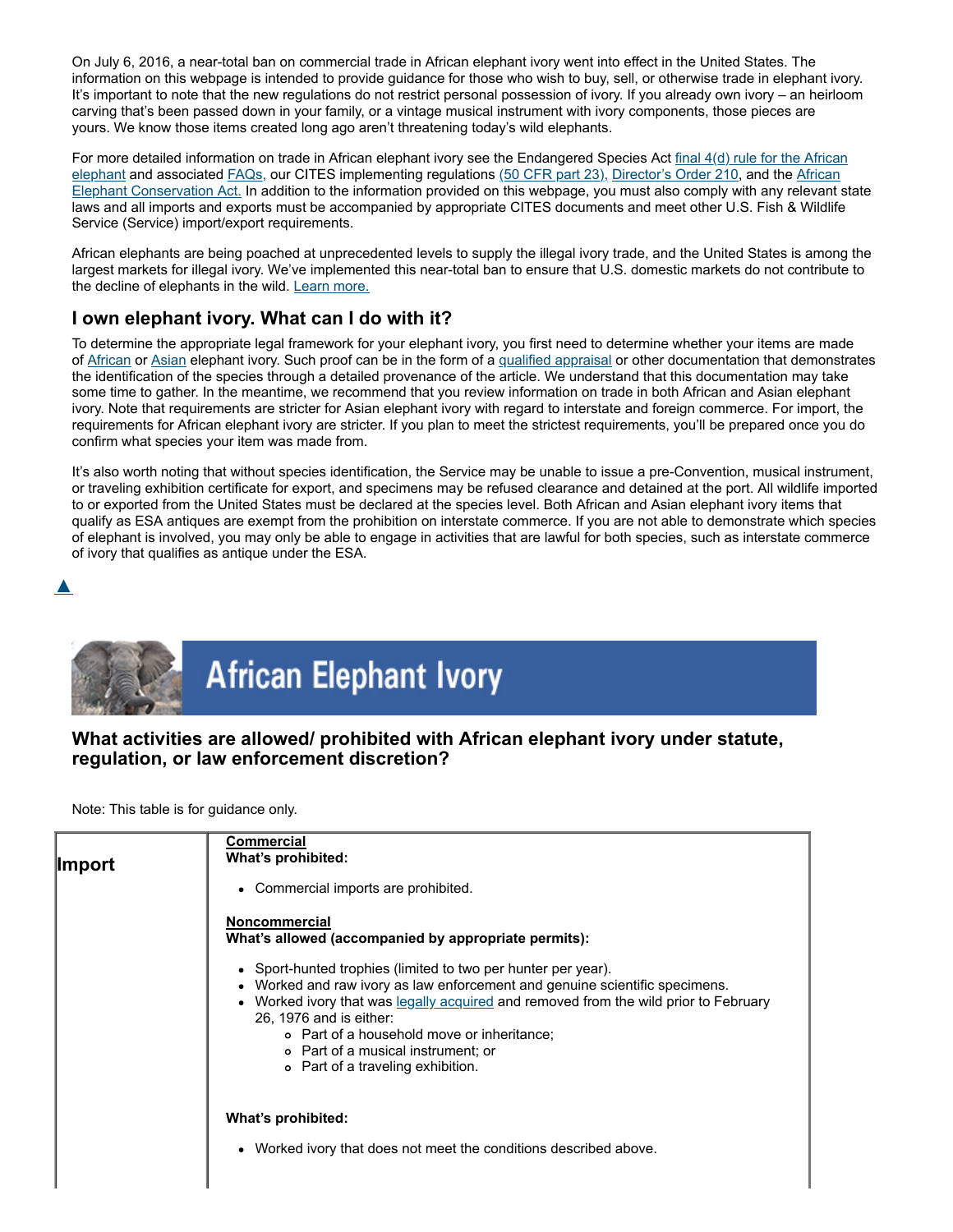|                                                              | Raw ivory regardless of age (except for sport-hunted trophies, law enforcement and<br>genuine scientific specimens).                                                                                                                                                                   |
|--------------------------------------------------------------|----------------------------------------------------------------------------------------------------------------------------------------------------------------------------------------------------------------------------------------------------------------------------------------|
| <b>Export</b>                                                | <b>Commercial</b><br>What's allowed (accompanied by appropriate permits):                                                                                                                                                                                                              |
|                                                              | • Worked ivory that meets the criteria of the $ESA$ antiques exemption.                                                                                                                                                                                                                |
|                                                              | What's prohibited:                                                                                                                                                                                                                                                                     |
|                                                              | • Raw ivory.                                                                                                                                                                                                                                                                           |
|                                                              | <b>Noncommercial</b><br>What's allowed (accompanied by appropriate permits):                                                                                                                                                                                                           |
|                                                              | • Worked ivory that meets the criteria of the <b>ESA</b> antiques exemption.                                                                                                                                                                                                           |
|                                                              | • Worked ivory that was legally acquired and removed from the wild prior to February<br>26, 1976, and is either:<br>• Part of a household move or inheritance;<br>• Part of a musical instrument; or<br>• Part of a traveling exhibition;<br>o Worked ivory that qualifies as pre-ESA. |
|                                                              | • Worked ivory as law enforcement and genuine scientific specimens.                                                                                                                                                                                                                    |
|                                                              | What's prohibited:                                                                                                                                                                                                                                                                     |
|                                                              | • Raw ivory regardless of age.                                                                                                                                                                                                                                                         |
| Sales across<br>state lines                                  | What's allowed:                                                                                                                                                                                                                                                                        |
| <i>(interstate)</i><br>commerce)                             | • Items that meet the criteria of the <b>ESA</b> antiques exemption.                                                                                                                                                                                                                   |
|                                                              | • Certain manufactured or handcrafted items that contain a small $\left(\frac{\text{de minimis}}{\text{de minimis}}\right)$ amount<br>of ivory.                                                                                                                                        |
|                                                              | What's prohibited:                                                                                                                                                                                                                                                                     |
|                                                              | • Ivory imported under the exceptions for a household move or inheritance, or for law<br>enforcement or genuine scientific purposes, and<br>Sport-hunted trophies.                                                                                                                     |
| Sales within a<br>state (intrastate                          | What's allowed:                                                                                                                                                                                                                                                                        |
| commerce)                                                    | • Ivory lawfully imported prior to the date the African elephant was listed in CITES<br>Appendix I (January 18, 1990)-[seller must demonstrate].<br>• Ivory imported under a CITES pre-Convention certificate—[seller must demonstrate].                                               |
| <b>Noncommercial</b><br>movement within<br>the United States | Noncommercial use, including interstate and intrastate movement within the United<br>States, of legally acquired ivory is allowed.                                                                                                                                                     |
| Personal<br>possession                                       | Possession and noncommercial use of legally acquired ivory is allowed.                                                                                                                                                                                                                 |
| <b>Foreign</b><br>commerce (sales                            | What's allowed:                                                                                                                                                                                                                                                                        |
| outside the<br><b>United States)</b>                         | Items that meet the criteria of the <b>ESA</b> antiques exemption.<br>$\bullet$                                                                                                                                                                                                        |
|                                                              | Certain manufactured or handcrafted items that contain a small (de minimis) amount<br>$\bullet$<br>of ivory.                                                                                                                                                                           |
|                                                              | What's prohibited:                                                                                                                                                                                                                                                                     |
|                                                              | • Ivory imported or exported under the exceptions for a household move or inheritance,<br>and                                                                                                                                                                                          |
|                                                              | • Sport-hunted trophies.                                                                                                                                                                                                                                                               |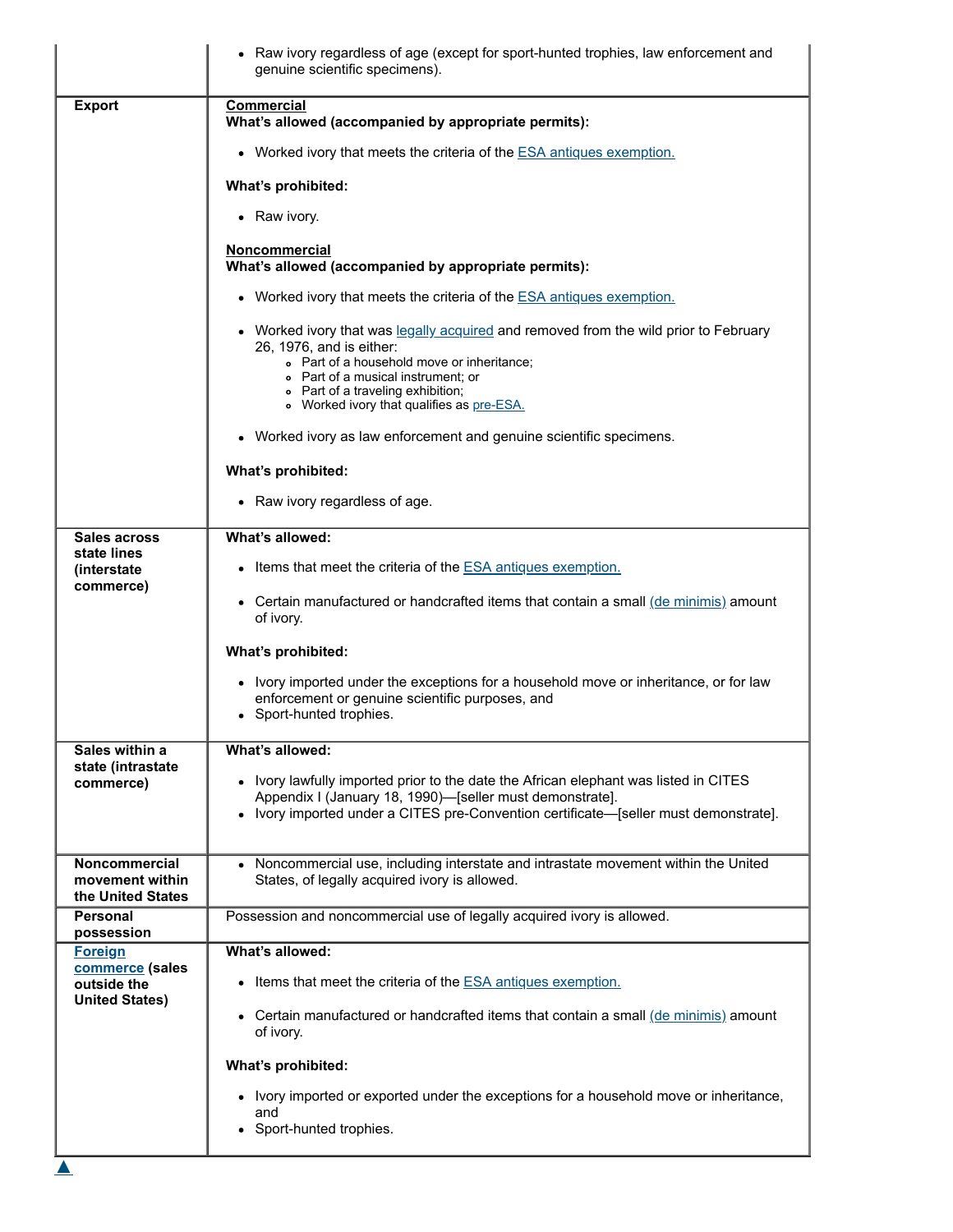## **Can I sell African elephant ivory items…**

#### **…within a state?**

Under Federal law, you can sell your African elephant ivory within your state (intrastate commerce) if you can demonstrate that your ivory was lawfully imported prior to the date that the African elephant was listed in CITES Appendix I (January 18, 1990). This documentation could be in the form of a CITES pre-Convention certificate, a datable photo, a dated letter or other document referring to the item, or other evidence.

You do not need to obtain a permit from the Service for sales within a state. However, if you are offering African elephant ivory for sale, you should be prepared to provide appropriate documentation to the Service, if asked. We would also suggest that you pass along all documentation to the buyer of your elephant ivory items.

Some states have laws prohibiting or restricting sale of ivory. Check to make sure that you are also in compliance with local and state laws. Contact the [state](https://web.archive.org/web/20210924084013/http://offices.fws.gov/statelinks.html) to check on their requirements.

## [▲](https://web.archive.org/web/20210924084013/https://www.fws.gov/international/travel-and-trade/ivory-ban-questions-and-answers.html#)

### **…across state lines?**

The sale of African elephant ivory items across state lines (interstate commerce) is prohibited, except for items that qualify as **ESA** [antiques](javascript:window.open() and certain manufactured or handcrafted items that contain a small (*de [minimis](javascript:window.open()*) amount of ivory and meet specific criteria.

Interstate commerce is always prohibited for the following:

- sport-hunted trophies
- items imported under the exception for a household move or inheritance
- items imported as law enforcement or scientific specimens

To qualify for the [ESA antiques exemption,](javascript:window.open() an item must meet all of the following criteria [seller/importer/exporter must demonstrate]:

- A: It is 100 years or older.
- B: It is composed in whole or in part of an ESA-listed species;
- C: It has not been repaired or modified with any such species after December 27, 1973; and
- D: It is being or was imported through an endangered species "antique port."

Under Director's Order No. 210, as a matter of enforcement discretion, items imported prior to September 22, 1982, and items created in the United States and never imported must comply with elements A, B, and C above, but not element D.

To qualify for the *[de minimis](javascript:window.open()* exception, manufactured or handcrafted items must meet (i) or (ii) and (iii) - (vii) of the following criteria:

(i) If the item is located within the United States, the ivory was imported into the United States prior to January 18, 1990, or was imported into the United States under a Convention on International Trade in Endangered Species of Wild Fauna and Flora (CITES) pre-Convention certificate with no limitation on its commercial use;

(ii) If the item is located outside the United States, the ivory was removed from the wild prior to February 26, 1976;

(iii) The ivory is a fixed or integral component or components of a larger manufactured or handcrafted item and is not in its current form the primary source of the value of the item, that is, the ivory does not account for more than 50 % of the value of the item;

(iv) The ivory is not raw;

(v) The manufactured or handcrafted item is not made wholly or primarily of ivory, that is, the ivory component or components do not account for more than 50 % of the item by volume;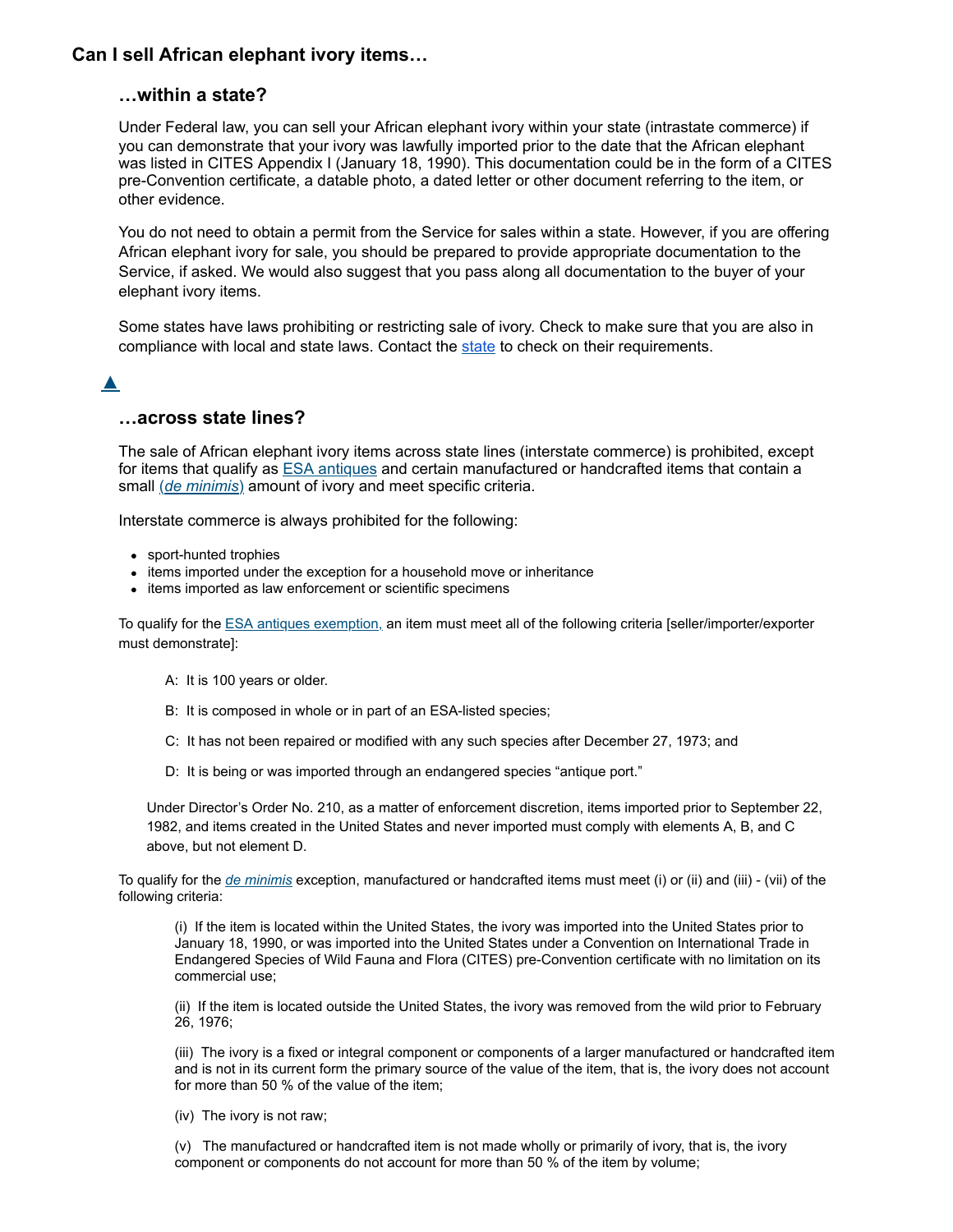- (vi) The total weight of the ivory component or components is less than 200 grams; and
- (vii) The item was manufactured or handcrafted before July 6, 2016.

For items made of African elephant ivory that qualify as an ESA [antique](javascript:window.open() or meet the *de [minimis](javascript:window.open()* criteria, you do not need a permit from the Service to sell ivory across state lines. However, if you are offering African elephant ivory for sale, you should be prepared to provide appropriate documentation to the Service, if asked. We would also suggest that you pass along all documentation to the buyer of your elephant ivory items. For detailed information on documentation requirements, please refer to Director's Order 210.

Some states have laws prohibiting or restricting sale of ivory. Check to make sure that you are also in compliance with local and [state](https://web.archive.org/web/20210924084013/http://offices.fws.gov/statelinks.html) laws. Contact the state to check on their requirements.

## [▲](https://web.archive.org/web/20210924084013/https://www.fws.gov/international/travel-and-trade/ivory-ban-questions-and-answers.html#)

#### **Can I import African elephant ivory items…**

#### **…for commercial purposes?**

Commercial import of African elephant ivory into the United States is prohibited.

## [▲](https://web.archive.org/web/20210924084013/https://www.fws.gov/international/travel-and-trade/ivory-ban-questions-and-answers.html#)

#### **…for noncommercial purposes?**

Certain noncommercial imports are allowed when specific criteria are met:

You may import a *worked* African elephant ivory item into the United States for the *noncommercial* purposes listed below if it was legally [acquired](javascript:window.open() and removed from the wild prior to the listing of the African elephant under CITES (February 26, 1976):

- sport-hunted trophies (limited to two per hunter per year).
- law enforcement specimens
- *genuine* scientific specimens.
- Worked ivory that was legally [acquired](javascript:window.open() and removed from the wild prior to February 26, 1976 and is either:
	- Part of a household move or inheritance;
	- Part of a musical instrument; or
	- Part of a traveling exhibition.

The import of *raw* African elephant ivory is prohibited except:

- as part of a lawfully taken personal sport-hunted trophy (limited to two per hunter per year),
- law enforcement specimens, or
- genuine scientific specimens.

You must obtain an ESA permit for import of an African elephant sport-hunted trophy. To apply for an import permit, submit application form [3-200-19](https://web.archive.org/web/20210924084013/https://www.fws.gov/forms/3-200-19.pdf). Instructions are on the form.

We do not require an ESA import permit for ivory items imported as part of a household move, inheritance, musical instrument, or traveling exhibition.

All ivory items must be accompanied by a valid CITES document from the country of export. You can find contact information for CITES offices at the following website: [http://cites.org/eng/cms/index.php/component/cp](https://web.archive.org/web/20210924084013/http://cites.org/eng/cms/index.php/component/cp)

All wildlife (including parts and products) imported into or exported from the United States for any [purpose must be declared to the U.S. Fish & Wildlife Service Office of Law Enforcement. Contact](https://web.archive.org/web/20210924084013/https://www.fws.gov/le/inspection-offices.html) the port you intend to use for more information.

If the item is an antique, it must enter through an endangered species "antique port." U.S. Customs and Border Protection (CBP) designated 13 ports for the entry of antiques made of ESA-listed species on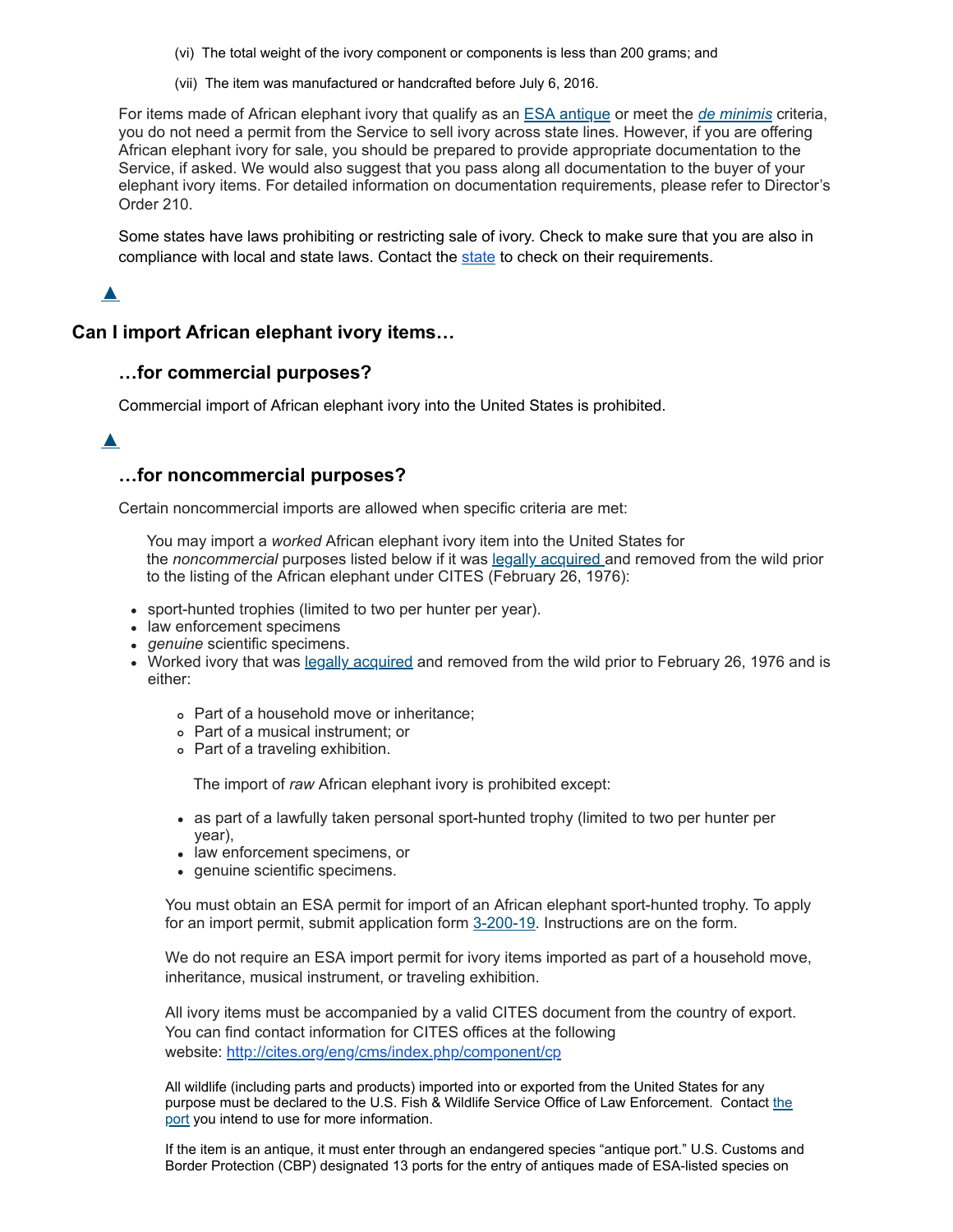September 22, 1982 (19 C.F.R. 12.26). The following ports are authorized: Boston, Massachusetts; New York, New York; Baltimore, Maryland, Philadelphia, Pennsylvania; Miami, Florida; San Juan, Puerto Rico; New Orleans, Louisiana; Houston, Texas; Los Angeles, California; San Francisco, California; Anchorage, Alaska, Honolulu, Hawaii; and Chicago, Illinois.

#### *What requirements must be met to import African elephant ivory as part of a household move or inheritance?*

African elephant ivory can be imported for personal use as part of a household move or inheritance provided the ivory was legally [acquired](javascript:window.open() and removed from the wild prior to the listing of the African elephant under CITES (February 26, 1976), and the item is accompanied by a valid CITES pre-Convention certifcate. Items are considered part of a household move if they are household effects included when moving your residence to or from the United States provided you own the item and are moving it for personal use and you import your household effects within one year of changing your residence from one country to another.

A CITES pre-Convention certificate should be obtained from the country of export. You can find contact information for CITES offices at the following website: [http://cites.org/eng/cms/index.php/component/cp](https://web.archive.org/web/20210924084013/http://cites.org/eng/cms/index.php/component/cp)

All wildlife (including parts and products) imported into or exported from the United States for any purpose must be declared to the U.S. Fish & Wildlife Service Office of Law Enforcement. Contact the [port](https://web.archive.org/web/20210924084013/https://www.fws.gov/le/inspection-offices.html) you intend to use for more information. If the item is an antique, it must enter through an endangered species "antique port."

If the item is an antique, it must enter through an endangered species "antique port." U.S. Customs and Border Protection (CBP) designated 13 ports for the entry of antiques made of ESA-listed species on September 22, 1982 (19 C.F.R. 12.26). The following ports are authorized: Boston, Massachusetts; New York, New York; Baltimore, Maryland, Philadelphia, Pennsylvania; Miami, Florida; San Juan, Puerto Rico; New Orleans, Louisiana; Houston, Texas; Los Angeles, California; San Francisco, California; Anchorage, Alaska, Honolulu, Hawaii; and Chicago, Illinois.

#### *What requirements must be met to import African elephant ivory as part of a musical instrument?*

Worked African elephant ivory can be imported as part of a musical instrument provided that the ivory was legally [acquired](javascript:window.open() and removed from the wild prior to the listing of the African elephant under CITES (February 26, 1976), and the musical instrument containing elephant ivory is accompanied by a valid CITES musical instrument certificate or an equivalent CITES document that meets the requirements of CITES [Resolution](https://web.archive.org/web/20210924084013/http://www.cites.org/eng/res/16/16-08.php) Conf. 16.8. Raw African elephant ivory cannot be imported as part of a musical instrument.

A CITES musical instrument certificate or an equivalent CITES document should be obtained from the musician's country of usual residence. You can find contact information for CITES offices at the following website: [http://cites.org/eng/cms/index.php/component/cp](https://web.archive.org/web/20210924084013/http://cites.org/eng/cms/index.php/component/cp)

All wildlife (including parts and products) imported into or exported from the United States for any purpose must be declared to the U.S. Fish & Wildlife Service Office of Law Enforcement. Contact the [port](https://web.archive.org/web/20210924084013/https://www.fws.gov/le/inspection-offices.html) you intend to use for more information. If the item is an antique, it must enter through an endangered species "antique port."

If the item is an antique, it must enter through an endangered species "antique port." U.S. Customs and Border Protection (CBP) designated 13 ports for the entry of antiques made of ESA-listed species on September 22, 1982 (19 C.F.R. 12.26). The following ports are authorized: Boston, Massachusetts; New York, New York; Baltimore, Maryland, Philadelphia, Pennsylvania; Miami, Florida; San Juan, Puerto Rico; New Orleans, Louisiana; Houston, Texas; Los Angeles, California; San Francisco, California; Anchorage, Alaska, Honolulu, Hawaii; and Chicago, Illinois.

#### *What requirements must be met to import African elephant ivory as part of a traveling exhibition?*

Worked African elephant ivory may be imported as part of a traveling exhibition, such as a museum or art exhibit, provided the ivory was legally [acquired](javascript:window.open() and removed from the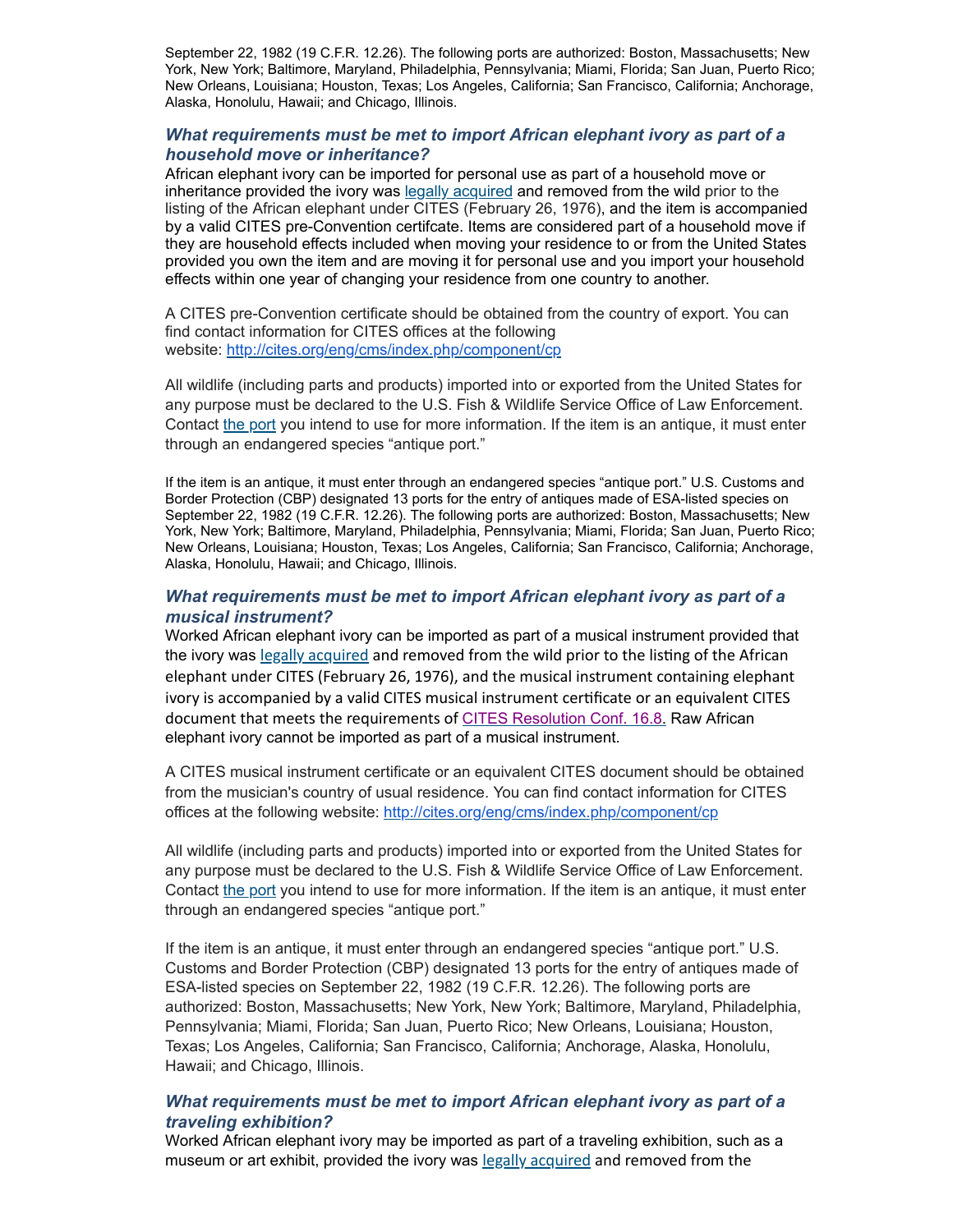wild prior to the listing of the African elephant under CITES (February 26, 1976), and the item containing elephant ivory is accompanied by a valid CITES traveling exhibition certificate or an equivalent CITES document that meets the requirements of 50 CFR [23.49.](https://web.archive.org/web/20210924084013/http://www.ecfr.gov/cgi-bin/retrieveECFR?gp&SID=ee6cbcd026f7c3d291966098810c25f0&mc=true&n=pt50.9.23&r=PART&ty=HTML%23se50.9.23_149) Raw African elephant ivory cannot be imported as part of a traveling exhibition.

A CITES traveling exhibition certificate or an equivalent CITES document should be obtained from the country where the exhibit originates. You can find contact information for CITES offices at the following website: [http://cites.org/eng/cms/index.php/component/cp](https://web.archive.org/web/20210924084013/http://cites.org/eng/cms/index.php/component/cp)

All wildlife (including parts and products) imported into or exported from the United States for any purpose must be declared to the U.S. Fish & Wildlife Service Office of Law Enforcement. Contact the [port](https://web.archive.org/web/20210924084013/https://www.fws.gov/le/inspection-offices.html) you intend to use for more information. If the item is an antique, it must enter through an endangered species "antique port."

If the item is an antique, it must enter through an endangered species "antique port." U.S. Customs and Border Protection (CBP) designated 13 ports for the entry of antiques made of ESA-listed species on September 22, 1982 (19 C.F.R. 12.26). The following ports are authorized: Boston, Massachusetts; New York, New York; Baltimore, Maryland, Philadelphia, Pennsylvania; Miami, Florida; San Juan, Puerto Rico; New Orleans, Louisiana; Houston, Texas; Los Angeles, California; San Francisco, California; Anchorage, Alaska, Honolulu, Hawaii; and Chicago, Illinois.

[▲](https://web.archive.org/web/20210924084013/https://www.fws.gov/international/travel-and-trade/ivory-ban-questions-and-answers.html#)

### **Can I export African elephant ivory items…**

#### **…for commercial purposes?**

If you wish to export your *worked* African elephant items for *commercial* purposes, you will need to demonstrate that your ivory qualifies as an ESA [antique.](javascript:window.open()

To qualify for the ESA antiques exemption, an item must meet all of the following criteria [seller/importer/exporter must demonstrate]:

A: It is 100 years or older.

B: It is composed in whole or in part of an ESA-listed species;

C: It has not been repaired or modified with any such species after December 27, 1973; and

D: It is being or was imported through an endangered species "antique port."

Under Director's Order No. 210, as a matter of enforcement discretion, items imported prior to September 22, 1982, and items created in the United States and never imported must comply with elements A, B, and C above, but not element D.

You do not need an ESA export permit as long as the item meets the restrictions noted above, but a CITES permit is required.

To obtain a CITES Pre-Convention Certificate for a single-use export authorization for worked ivory items, submit application form 3-200-23, available from http://www.fws.gov/forms/3-200-23.pdf (instructions are on the form).

All wildlife (including parts and products) imported into or exported from the United States for any purpose must be declared to the U.S. Fish & Wildlife Service Office of Law Enforcement. Contact [the port](https://web.archive.org/web/20210924084013/https://www.fws.gov/le/inspection-offices.html) you intend to use for more information. If the item is an antique, it must enter through an endangered species "antique port."

If the item is an antique, it must enter through an endangered species "antique port." U.S. Customs and Border Protection (CBP) designated 13 ports for the entry of antiques made of ESA-listed species on September 22, 1982 (19 C.F.R. 12.26). The following ports are authorized: Boston, Massachusetts; New York, New York; Baltimore, Maryland, Philadelphia, Pennsylvania; Miami, Florida; San Juan, Puerto Rico; New Orleans, Louisiana; Houston,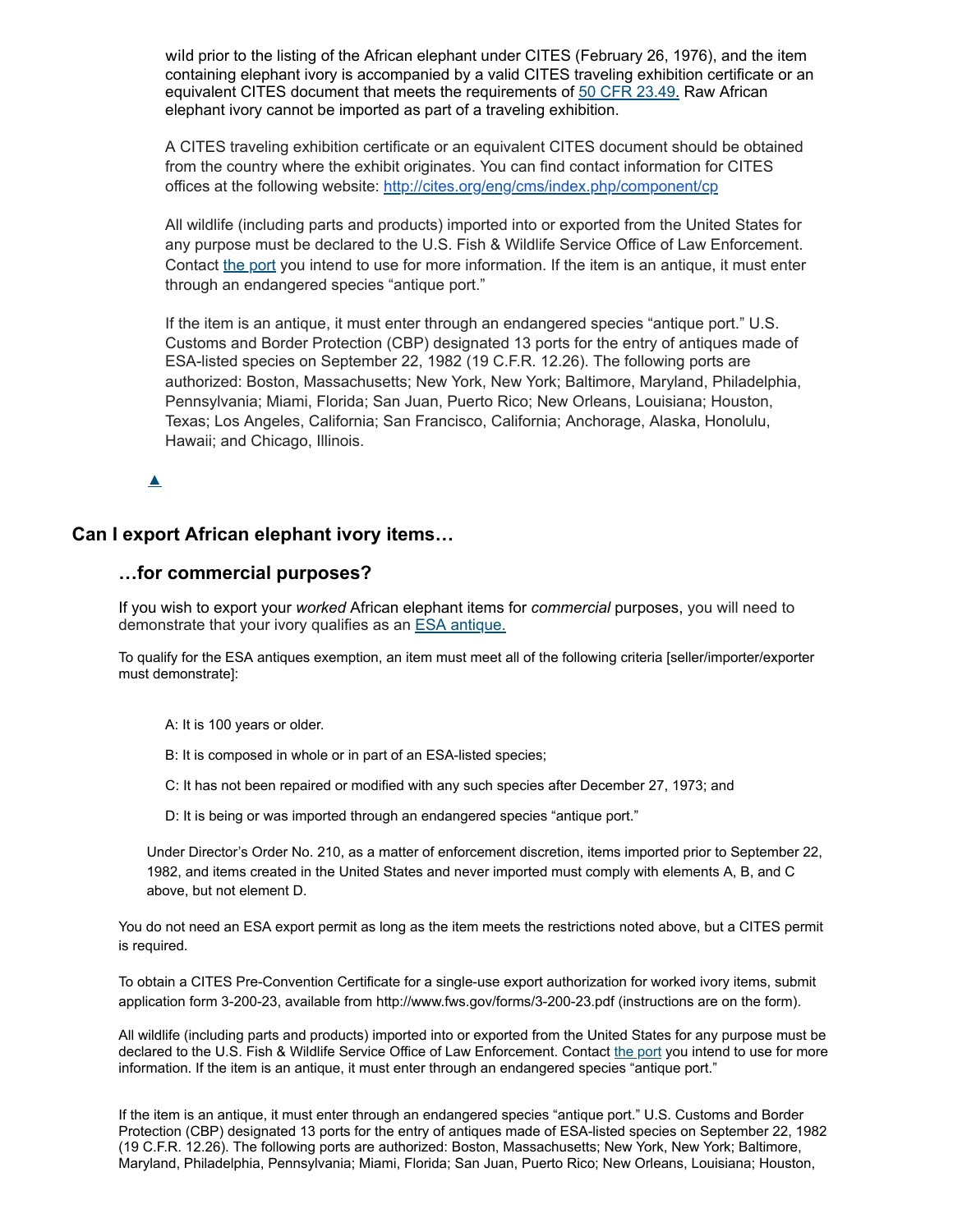Texas; Los Angeles, California; San Francisco, California; Anchorage, Alaska, Honolulu, Hawaii; and Chicago, Illinois.  $\triangle$ 

### **…for noncommercial purposes?**

If you wish to export *worked* African elephant items for *noncommercial* purposes you will need to be able to demonstrate that your ivory meets one of the following:

I. It qualifies as an **ESA** [antique:](javascript:window.open()

To qualify for the ESA antiques exemption, an item must meet all of the following criteria [seller/importer/exporter must demonstrate]:

- A: It is 100 years or older.
- B: It is composed in whole or in part of an ESA-listed species;
- C: It has not been repaired or modified with any such species after December 27, 1973; and
- D: It is being or was imported through an endangered species "antique port."

Under Director's Order No. 210, as a matter of enforcement discretion, items imported prior to September 22, 1982, and items created in the United States and never imported must comply with elements A, B, and C above, but not element D.

#### OR

- II. It was legally [acquired](javascript:window.open() and removed from the wild prior to the listing of the African elephant under CITES, February 26, 1976, and is being exported as:
- part of a household move or inheritance, or
- part of a musical instrument or as
- part of a traveling exhibition.

OR

- III. It qualifies as pre-ESA or "pre-Act" under <u>[section](https://web.archive.org/web/20210924084013/https://www.fws.gov/international/laws-treaties-agreements/us-conservation-laws/endangered-species-act.html)  $9(b)(1)$ </u> of the Act. To qualify as pre-Act, a specimen must:
- Have been held in captivity or in a controlled environment prior to December 28, 1973, or prior to the date of first listing under the ESA; and
- Such holding or use and any subsequent holding or use was not in the course of a commercial activity.

OR

IV. Exports of law enforcement and genuine scientific specimens may be authorized.

You do not need an ESA export permit as long as the item meets the restrictions noted above, but a CITES permit is required.

To obtain a CITES Pre-Convention Certificate for a single-use export authorization for worked ivory items, submit application form 3-200-23, available from [http://www.fws.gov/forms/3-200-](https://web.archive.org/web/20210924084013/https://www.fws.gov/forms/3-200-23.pdf) 23.pdf (instructions are on the form).

To apply for a traveling exhibition certificate for frequent cross-border movement of worked ivory as part of a traveling exhibition, please submit application form 3-200-30, available from [https://www.fws.gov/forms/3-200-30.pdf](https://web.archive.org/web/20210924084013/https://www.fws.gov/forms/3-200-30.pdf) (instructions are on the form).

To apply for a musical instrument certificate for frequent cross-border movement of worked ivory contained in a musical instrument, please apply using application 3-200-88, available from [https://www.fws.gov/forms/3-200-88.pdf](https://web.archive.org/web/20210924084013/https://www.fws.gov/forms/3-200-88.pdf) (instructions are on the form).

All wildlife (including parts and products) imported into or exported from the United States for any purpose must be declared to the U.S. Fish & Wildlife Service Office of Law [Enforcement.](https://web.archive.org/web/20210924084013/https://www.fws.gov/le/inspection-offices.html) Contact the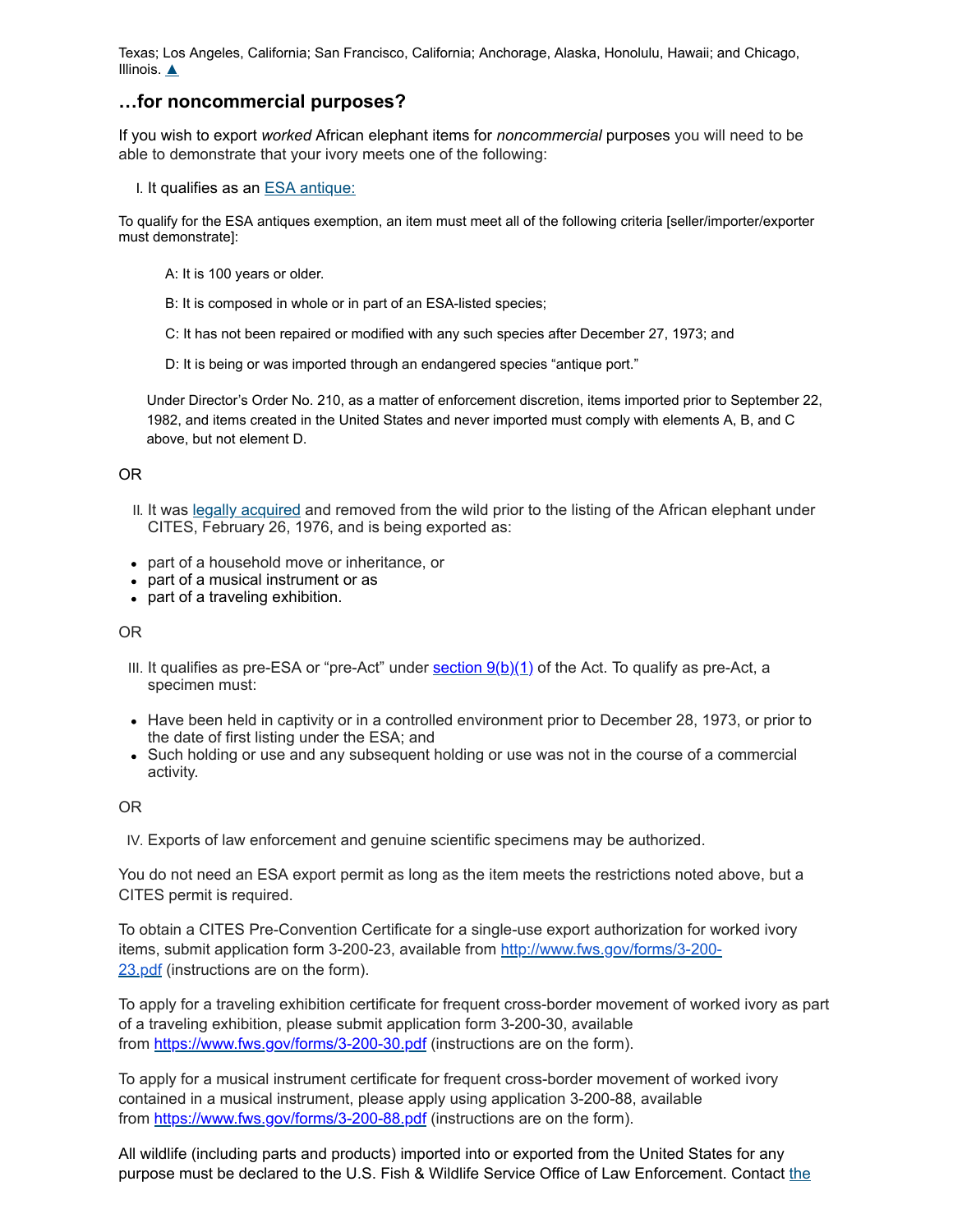port you intend to use for more [information.](https://web.archive.org/web/20210924084013/https://www.fws.gov/le/inspection-offices.html) If the item is an antique, it must enter through an endangered species "antique port."



# **Can I sell African elephant ivory outside the Unites States (foreign commerce)?**

Foreign commerce does not include import or export activities. Foreign commerce is defined in section 3 of the Endangered Species Act and applies to individuals or entities subject to U.S. jurisdiction. The term "foreign commerce" includes, among other things, any transaction—

- between persons within one foreign country;
- between persons in two or more foreign countries;
- between a person within the United States and a person in a foreign country; or
- between persons within the United States, where the wildlife in question is moving in any country or countries outside the United States.

Foreign commerce in African elephant ivory is prohibited for any person subject to the jurisdiction of the United States, except for items that qualify as **ESA** [antiques](javascript:window.open() and certain manufactured or handcrafted items that contain a small (*de minimis*) amount of ivory and meet specific criteria.

Foreign commerce is always prohibited for the following:

- sport-hunted trophies
- items that are imported or exported as part of a household move or inheritance

To qualify for the **ESA antiques exemption**, an item must meet all of the following criteria [seller/importer/exporter must demonstrate]:

A: It is 100 years or older.

- B: It is composed in whole or in part of an ESA-listed species;
- C: It has not been repaired or modified with any such species after December 27, 1973; and
- D: It is being or was imported through an endangered species "antique port."

Under Director's Order No. 210, as a matter of enforcement discretion, items imported prior to September 22, 1982, and items created in the United States and never imported must comply with elements A, B, and C above, but not element D.

To qualify for the *[de minimis](javascript:window.open()* exception, manufactured or handcrafted items must meet (i) or (ii) and (iii) - (vii) of the following criteria:

(i) If the item is located within the United States, the ivory was imported into the United States prior to January 18, 1990, or was imported into the United States under a Convention on International Trade in Endangered Species of Wild Fauna and Flora (CITES) pre-Convention certificate with no limitation on its commercial use;

(ii) If the item is located outside the United States, the ivory was removed from the wild prior to February 26, 1976;

(iii) The ivory is a fixed or integral component or components of a larger manufactured or handcrafted item and is not in its current form the primary source of the value of the item, that is, the ivory does not account for more than 50 % of the value of the item;

(iv) The ivory is not raw;

(v) The manufactured or handcrafted item is not made wholly or primarily of ivory, that is, the ivory component or components do not account for more than 50 % of the item by volume;

(vi) The total weight of the ivory component or components is less than 200 grams; and

(vii) The item was manufactured or handcrafted before July 6, 2016.  $\triangle$ 

# **Example African Elephant Scenarios**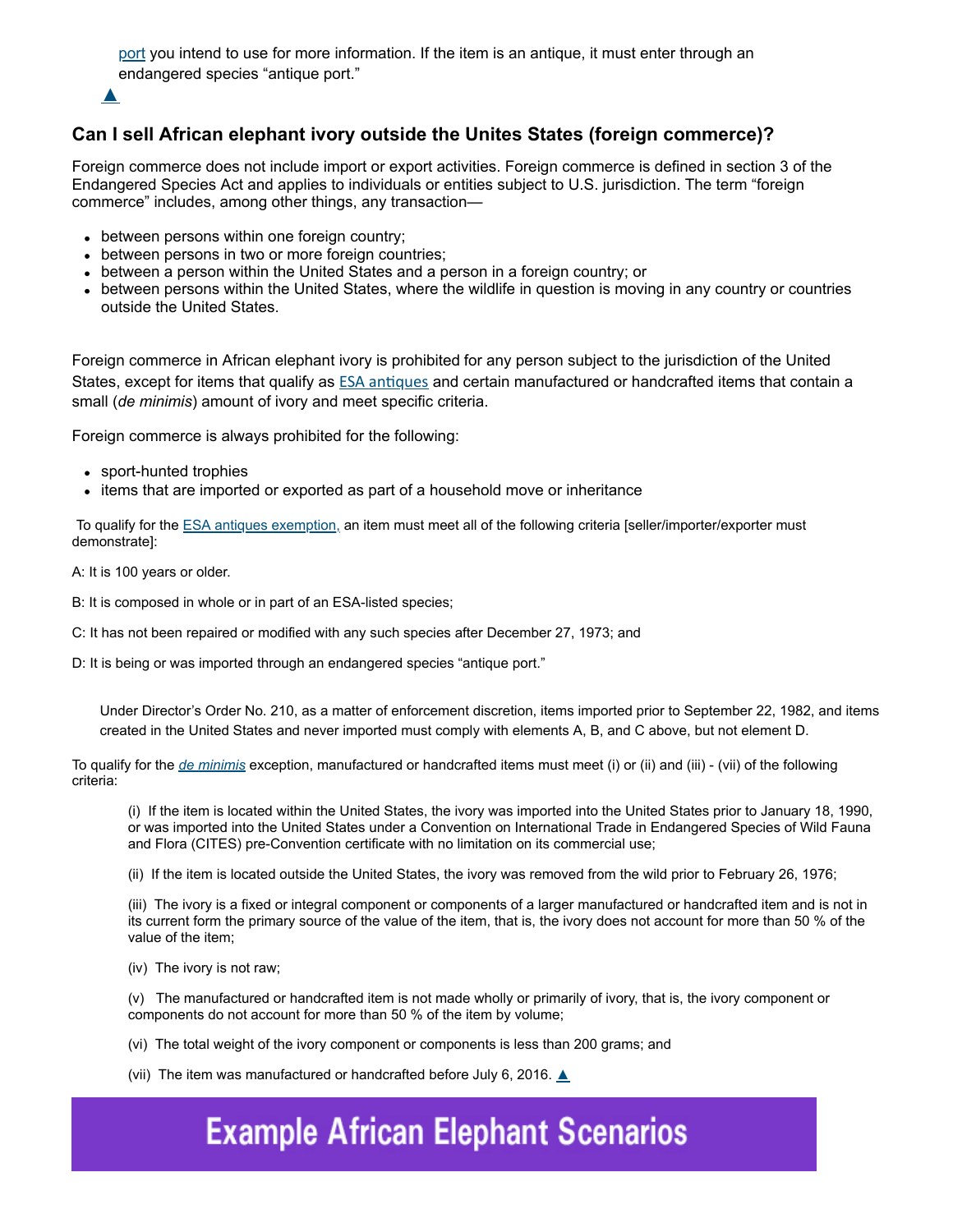## **I have a violin bow that contains a small amount of ivory. Can I sell the bow in the United States, export it for sale, or take it overseas for a concert?**

If the bow meets the requirements for the de [minimis](javascript:window.open() exception, including that the ivory was removed from the wild prior to February 26, 1976, and that the total weight of the ivory is less than 200 grams you will be able to sell it in the United States.

If the bow qualifies as an  $ESA$  [antique,](javascript:window.open() you will be able to export it for sale.

If the bow meets the requirements for import/export of a musical instrument, including that the ivory was removed from the wild prior to February 26, 1976, it is accompanied by a CITES musical instrument certificate or equivalent CITES document, the bow is securely marked or uniquely identified, and it will not be sold or otherwise transferred while outside the United States (see paragraph (e)(4) in the proposed rule text for details) you can travel with it internationally for personal use, including to perform in concerts.

# **I have an antique ivory figurine. Can I sell it online?**

If you can demonstrate that it qualifies as an ESA [antique,](javascript:window.open() you can sell it. However, state laws and online retailer policies may further restrict or prohibit ivory sales. Always consult with your state and the retailer to determine their requirements.  $\blacktriangle$ 

## **I have an elephant head with tusks that my father killed in 1949. Can I sell it across state lines?**

No. Under the final rule revising the African elephant 4(d) rule, you cannot sell the tusks. Ivory imported as a sporthunted trophy that does not meet the criteria for an ESA [antique](javascript:window.open() cannot be sold.



 $\blacktriangle$ 



## **Can I sell Asian elephant ivory items…**

#### **…within a state?**

Under Federal law, you can sell your Asian elephant ivory within your state (intrastate commerce) if you can demonstrate that your ivory was lawfully imported prior to the date that the Asian elephant was listed in CITES Appendix I (July 1, 1975). This documentation could be in the form of a CITES pre-Convention certificate, a datable photo, a dated letter or other document referring to the item, or other evidence.

You do not need to obtain a permit from the Service for sales within a state. However, if you are offering Asian elephant ivory for sale, you should be prepared to provide appropriate documentation to the Service, if asked. We would also suggest that you pass along all documentation to the buyer of your elephant ivory items.

Some states have laws prohibiting or restricting sale of ivory. Check to make sure that you are also in compliance with local and [state](https://web.archive.org/web/20210924084013/http://offices.fws.gov/statelinks.html) laws. Contact the state to check on their requirements.

#### [▲](https://web.archive.org/web/20210924084013/https://www.fws.gov/international/travel-and-trade/ivory-ban-questions-and-answers.html#)

## **…across state lines?**

The sale of Asian elephant ivory across state lines is prohibited except for items that qualify as ESA antiques.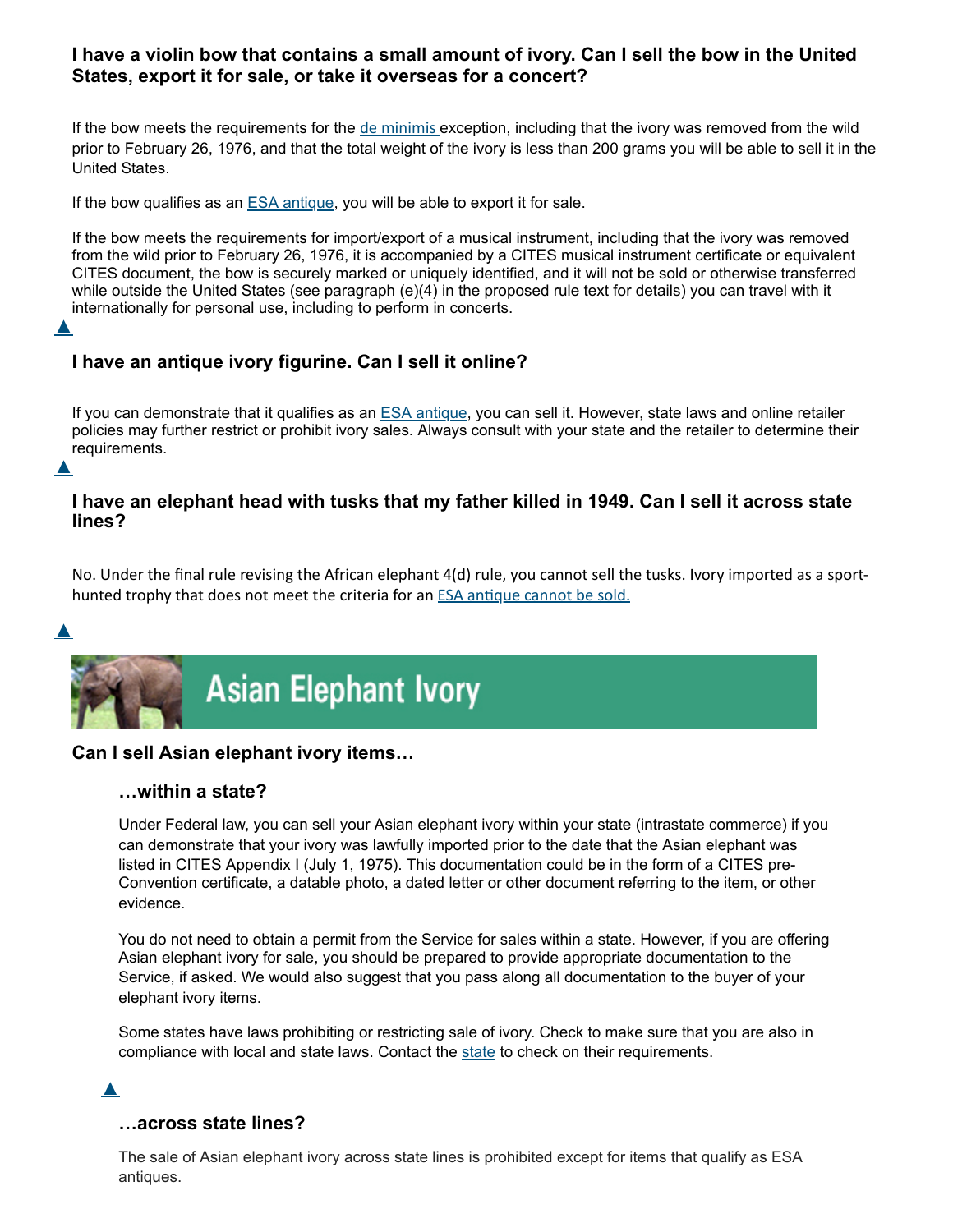To qualify for the [ESA antiques exemption,](javascript:window.open() an item must meet all of the following criteria [seller/importer/exporter must demonstrate]:

A: It is 100 years or older.

B: It is composed in whole or in part of an ESA-listed species;

C: It has not been repaired or modified with any such species after December 27, 1973; and

D: It is being or was imported through an endangered species "antique port."\*

Under Director's Order No. 210, as a matter of enforcement discretion, items imported prior to September 22, 1982, and items created in the United States and never imported must comply with elements A, B, and C above, but not element D.

\*U.S. Customs and Border Protection (CBP) designated 13 ports for the entry of antiques made of ESA-listed species on September 22, 1982 (19 C.F.R. 12.26). The following ports are authorized: Boston, Massachusetts; New York, New York; Baltimore, Maryland, Philadelphia, Pennsylvania; Miami, Florida; San Juan, Puerto Rico; New Orleans, Louisiana; Houston, Texas; Los Angeles, California; San Francisco, California; Anchorage, Alaska, Honolulu, Hawaii; and Chicago, Illinois.

For items made of Asian elephant ivory that qualify as an ESA [antique,](javascript:window.open() you do not need a permit from the Service to sell ivory across state lines. However, if you are offering Asian elephant ivory for sale, you should be prepared to provide appropriate documentation to the Service, if asked. We would also suggest that you pass along all documentation to the buyer of your elephant ivory items. For detailed information on documentation requirements, please refer to Appendix 1 of [Director's](https://web.archive.org/web/20210924084013/https://www.fws.gov/policy/do210A1.pdf) Order 210.

Some states have laws prohibiting or restricting sale of ivory. Check to make sure that you are also in compliance with local and [state](https://web.archive.org/web/20210924084013/http://offices.fws.gov/statelinks.html) laws. Contact the state to check on their requirements.

 $\blacktriangle$ 

## **Can I import Asian elephant ivory items…**

#### **…for commercial purposes?**

Asian elephant ivory may only be imported into the United States for *commercial* purposes if it qualifies as an [ESA](javascript:window.open() [antique](javascript:window.open().

To qualify for the [ESA antiques exemption,](javascript:window.open() an item must meet all of the following criteria [seller/importer/exporter must demonstrate]:

A: It is 100 years or older.

B: It is composed in whole or in part of an ESA-listed species;

C: It has not been repaired or modified with any such species after December 27, 1973; and

D: It is being or was imported through an endangered species "antique port."\*

Under Director's Order No. 210, as a matter of enforcement discretion, items imported prior to September 22, 1982, and items created in the United States and never imported must comply with elements A, B, and C above, but not element D.

\*U.S. Customs and Border Protection (CBP) designated 13 ports for the entry of antiques made of ESA-listed species on September 22, 1982 (19 C.F.R. 12.26). The following ports are authorized: Boston, Massachusetts; New York, New York; Baltimore, Maryland, Philadelphia, Pennsylvania; Miami, Florida; San Juan, Puerto Rico; New Orleans, Louisiana; Houston, Texas; Los Angeles, California; San Francisco, California; Anchorage, Alaska, Honolulu, Hawaii; and Chicago, Illinois.

All ivory items must be accompanied by a valid CITES document from the exporting country. You can find contact information for CITES offices at the following website: [http://cites.org/eng/cms/index.php/component/cp](https://web.archive.org/web/20210924084013/http://cites.org/eng/cms/index.php/component/cp)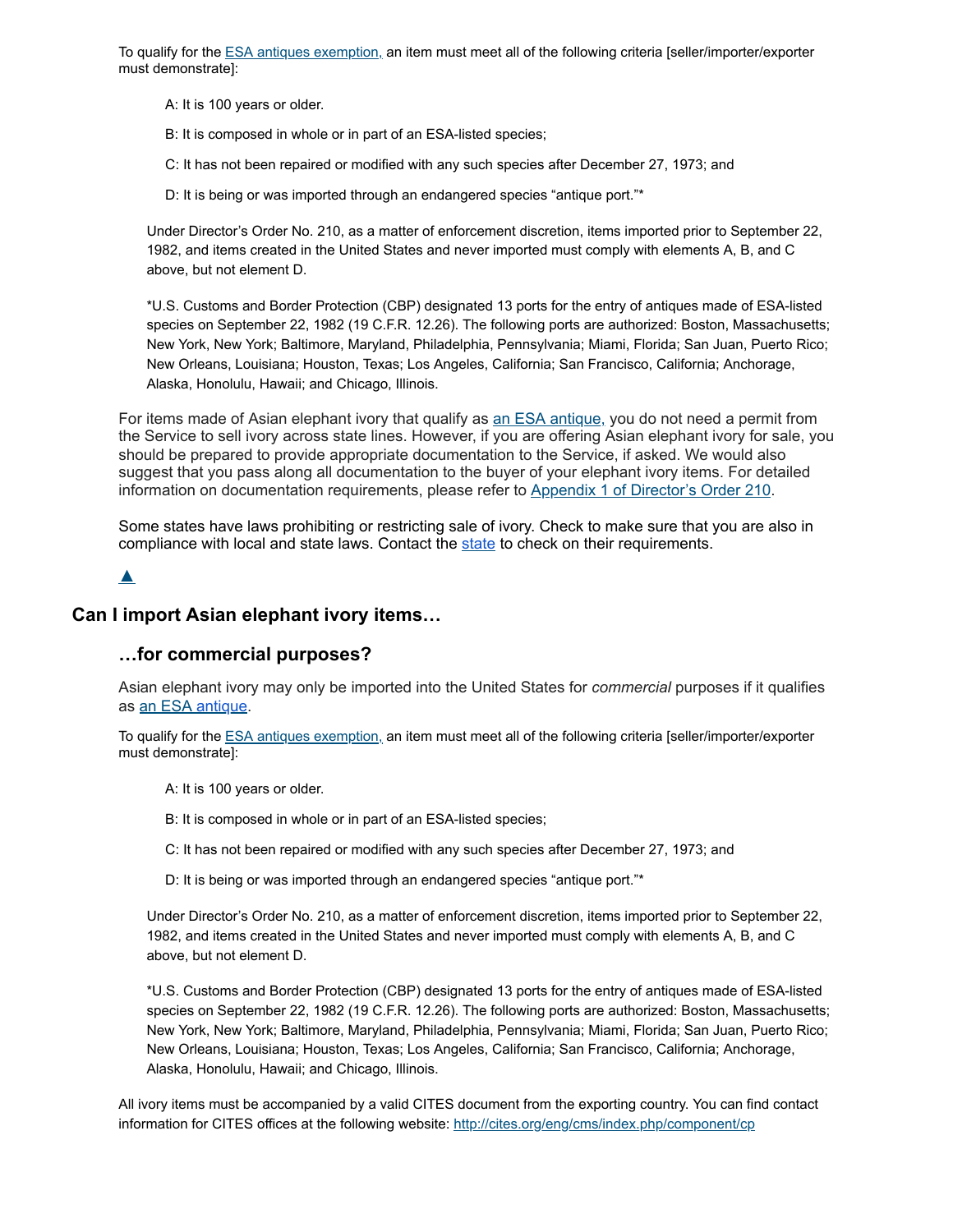All wildlife (including parts and products) imported into or exported from the United States for any purpose must be declared to the U.S. Fish & Wildlife Service Office of Law Enforcement. Contact the [port](https://web.archive.org/web/20210924084013/https://www.fws.gov/le/inspection-offices.html) you intend to use for more information.

If the item is an antique, it must enter through an endangered species "antique port". U.S. Customs and Border Protection (CBP) designated 13 ports for the entry of antiques made of ESA-listed species on September 22, 1982 (19 C.F.R. 12.26). The following ports are authorized: Boston, Massachusetts; New York, New York; Baltimore, Maryland, Philadelphia, Pennsylvania; Miami, Florida; San Juan, Puerto Rico; New Orleans, Louisiana; Houston, Texas; Los Angeles, California; San Francisco, California; Anchorage, Alaska, Honolulu, Hawaii; and Chicago, Illinois.

# [▲](https://web.archive.org/web/20210924084013/https://www.fws.gov/international/travel-and-trade/ivory-ban-questions-and-answers.html#)

### **…for noncommercial purposes?**

Asian elephant ivory may only be imported into the United States for *noncommercial* purposes if it qualifies as **antique**, or as [pre-Act](javascript:window.open() or is accompanied by an ESA export permit for scientific or enhancement of survival purposes.

To qualify for the **ESA antiques exemption**, an item must meet all of the following criteria [seller/importer/exporter must demonstrate]:

- A: It is 100 years or older.
- B: It is composed in whole or in part of an ESA-listed species;
- C: It has not been repaired or modified with any such species after December 27, 1973; and
- D: It is being or was imported through an endangered species "antique port."\*

Under Director's Order No. 210, as a matter of enforcement discretion, items imported prior to September 22, 1982, and items created in the United States and never imported must comply with elements A, B, and C above, but not element D.

\*U.S. Customs and Border Protection (CBP) designated 13 ports for the entry of antiques made of ESA-listed species on September 22, 1982 (19 C.F.R. 12.26). The following ports are authorized: Boston, Massachusetts; New York, New York; Baltimore, Maryland, Philadelphia, Pennsylvania; Miami, Florida; San Juan, Puerto Rico; New Orleans, Louisiana; Houston, Texas; Los Angeles, California; San Francisco, California; Anchorage, Alaska, Honolulu, Hawaii; and Chicago, Illinois.

To qualify as [pre-Act,](javascript:window.open() under section 9(b)(1) of the ESA, a specimen must:

- Have been held in captivity or in a controlled environment prior to December 28, 1973, or prior to the date of first listing under the ESA (June 14, 1976 for the Asian elephant); and
- Such holding or use and any subsequent holding or use was not in the course of a commercial activity.

To apply for an ESA import permit for an Asian elephant specimen, submit [application](https://web.archive.org/web/20210924084013/https://www.fws.gov/forms/3-200-37.pdf) form 3-200-37. Instructions are on the form. Per Section 10 of the ESA and 50 CFR 17.22 import will only be authorized provided the activity is for scientific purposes or will enhance the survival of the species.

All ivory items must be accompanied by a valid CITES document from the exporting country. You can find contact information for CITES offices at the following website: [http://cites.org/eng/cms/index.php/component/cp](https://web.archive.org/web/20210924084013/http://cites.org/eng/cms/index.php/component/cp)

All wildlife (including parts and products) imported into or exported from the United States for any purpose must be declared to the U.S. Fish & Wildlife Service Office of Law Enforcement. Contact the [port](https://web.archive.org/web/20210924084013/https://www.fws.gov/le/inspection-offices.html) you intend to use for more information.

If the item is an antique, it must enter through an endangered species "antique port." U.S. Customs and Border Protection (CBP) designated 13 ports for the entry of antiques made of ESA-listed species on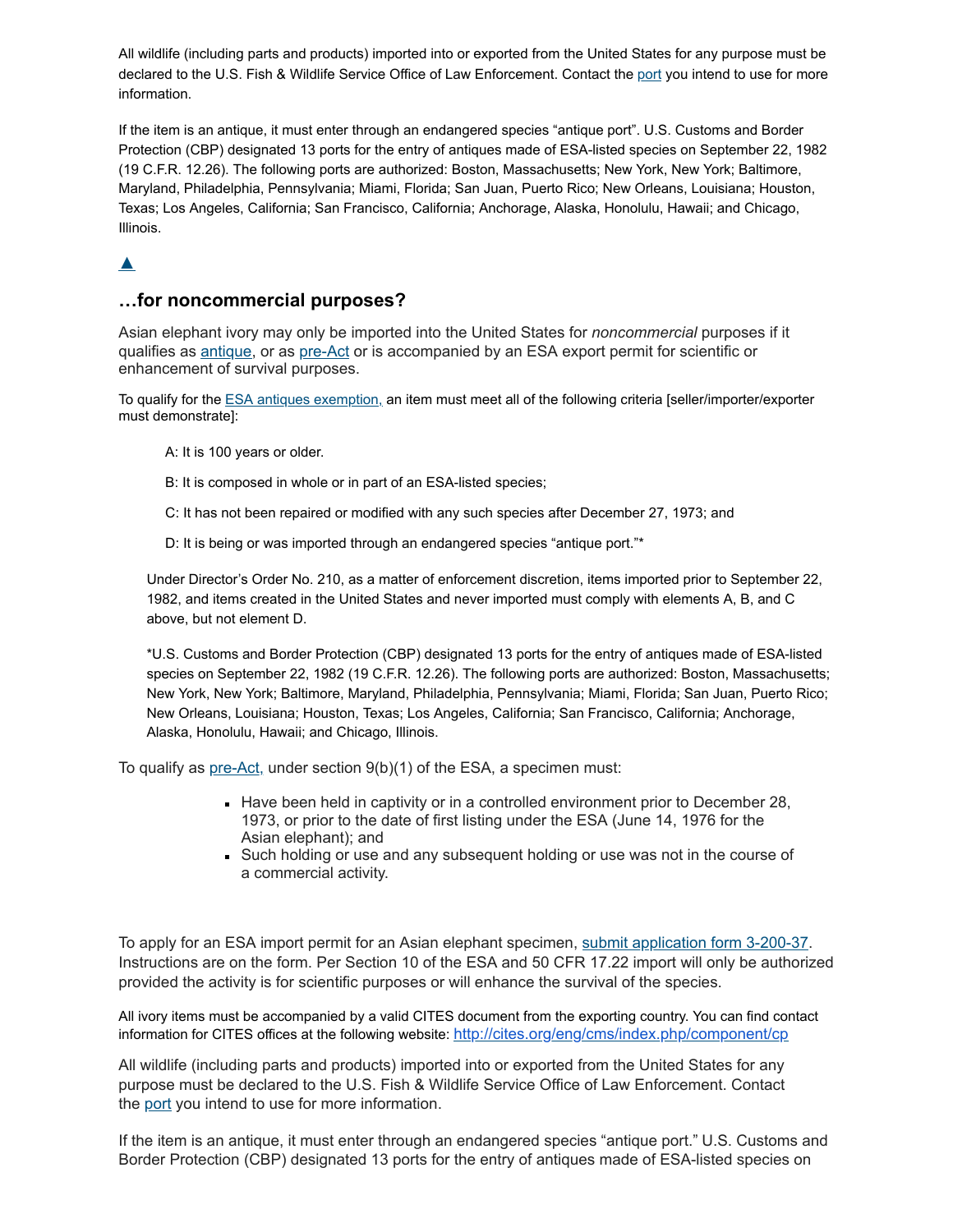September 22, 1982 (19 C.F.R. 12.26). The following ports are authorized: Boston, Massachusetts; New York, New York; Baltimore, Maryland, Philadelphia, Pennsylvania; Miami, Florida; San Juan, Puerto Rico; New Orleans, Louisiana; Houston, Texas; Los Angeles, California; San Francisco, California; Anchorage, Alaska, Honolulu, Hawaii; and Chicago, Illinois.

# $\blacktriangle$

## **Can I export Asian elephant ivory items…**

## **…for commercial purposes [+](https://web.archive.org/web/20210924084013/https://www.fws.gov/international/travel-and-trade/ivory-ban-questions-and-answers.html#)**

**…for noncommercial purposes? [+](https://web.archive.org/web/20210924084013/https://www.fws.gov/international/travel-and-trade/ivory-ban-questions-and-answers.html#)**

## **Can I sell Asian elephant ivory outside the Unites States (foreign commerce)? [+](https://web.archive.org/web/20210924084013/https://www.fws.gov/international/travel-and-trade/ivory-ban-questions-and-answers.html#)**

# **Additional Questions**

## **Is it legal for me to keep my elephant ivory?**

Yes. Federal wildlife laws and regulations such as CITES, the ESA, and the AfECA do not prohibit possessing or display of ivory, provided it was lawfully acquired. There is no certification requirement or process to register ivory items and you do not need a permit from the Service to possess or display ivory for noncommercial purposes. We recommend that you maintain any records or documentation you have that demonstrates the origin and chain of ownership of the item. We recommend that you provide all documentation to any future recipient of your elephant ivory item. Check to make sure that you are also in compliance with local and [state](https://web.archive.org/web/20210924084013/http://offices.fws.gov/statelinks.html) laws. Contact the state to check on their requirements.

### $\blacktriangle$

## **Can I donate or give away elephant ivory?**

Yes. Federal wildlife laws and regulations such as CITES, the ESA, and the AfECA do not prohibit donating or giving away your ivory item, or receiving an ivory item as a donation or a gift, provided it was lawfully acquired and there is no exchange for other goods or services involved. We recommend that you provide the recipient with any records or documentation you have that demonstrate the origin and chain of ownership of the items. Check to make sure that you are also in compliance with local and [state](https://web.archive.org/web/20210924084013/http://offices.fws.gov/statelinks.html) laws. Contact the state to check on their requirements.

## $\blacktriangle$

## **How can I tell the difference between elephant ivory and other types of ivory?**

It is possible to identify elephant ivory from other types of ivory. For more [information,](https://web.archive.org/web/20210924084013/https://www.fws.gov/lab/ivory.php) please visit the U.S. Fish  $\&$ Wildlife Service's Forensics Laboratory website. Proceed with caution if you are purchasing ivory. Ask for documentation that shows the species and age of the ivory item you are purchasing. This documentation could include CITES permits or certificates, certified appraisals, documents that detail date and place of manufacture, etc.

#### [▲](https://web.archive.org/web/20210924084013/https://www.fws.gov/international/travel-and-trade/ivory-ban-questions-and-answers.html#)

## **How can I travel internationally with my musical instrument that contains ivory?**

Some musical instruments contain parts of species, such as elephant ivory, that are protected under the Convention on International Trade in Endangered Species of Wild Fauna and Flora (CITES) and other U.S. laws including the Endangered Species Act (ESA).

Musicians planning to make multiple border crossings with a musical instrument that contains ivory should apply for a CITES musical instrument certificate. This authorization is for noncommercial purposes; instruments must accompany the musician on travel out of and back into the country and may not be sold or otherwise disposed of outside the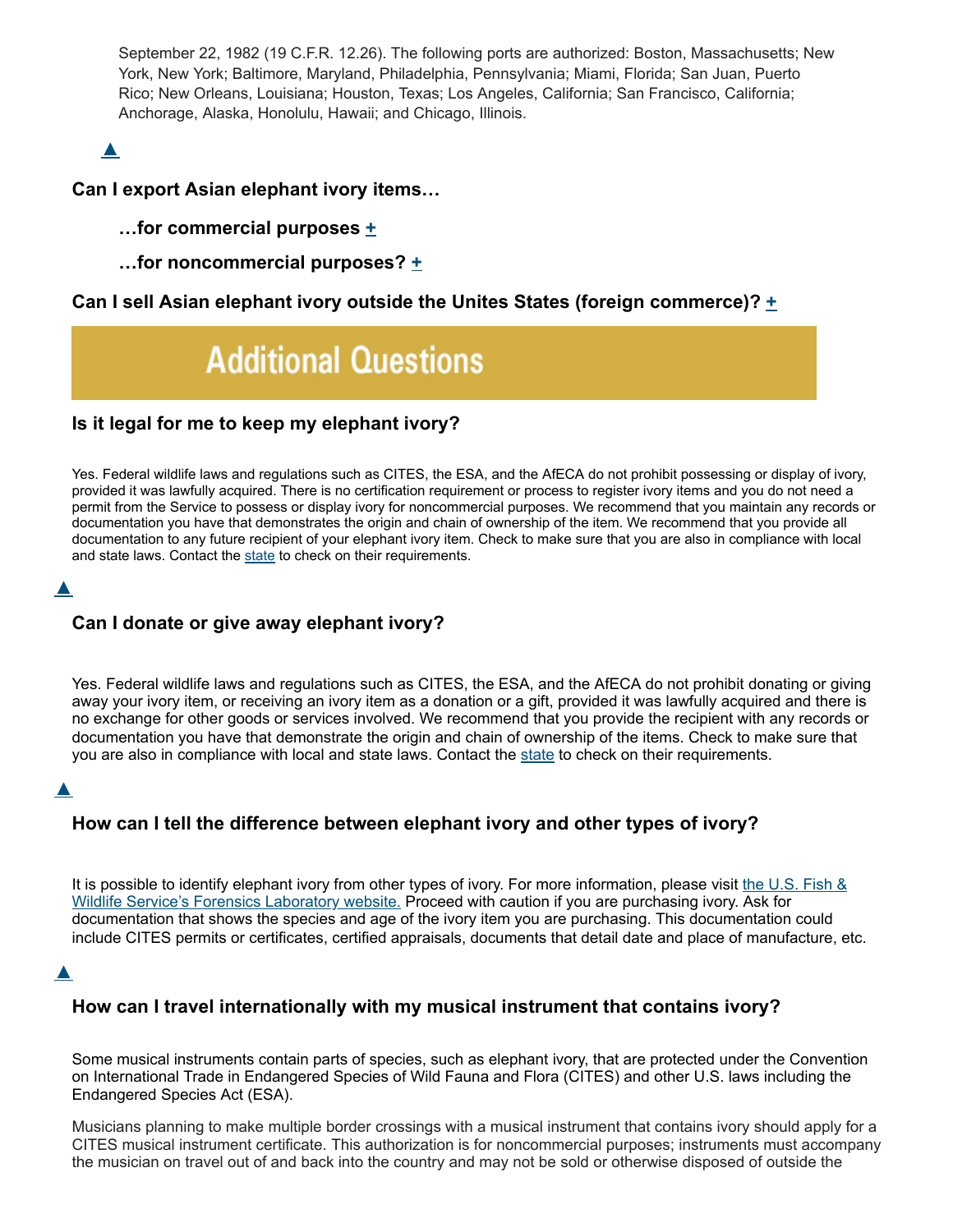#### United States.

Orchestras planning to make multiple border crossings with a group of instruments should apply for a CITES traveling exhibition certificate. Orchestras traveling internationally must maintain the instruments together on travels out of and back into the United States. This authorization is for noncommercial purposes; the instruments may not be sold or otherwise disposed of outside of United States. If a musician intends to travel with his or her instrument separately from the orchestra while outside the United States the musician should separately obtain an individual CITES musical instrument certificate.

The following criteria must be met:

- You must determine whether your items are made of African or Asian elephant ivory. Such proof can be in the form of a qualified appraisal or other documentation that demonstrates the identification of the species through a detailed provenance of the article.
- . If you have African elephant ivory, you must be able to demonstrate that the ivory was legally [acquired](javascript:window.open() and removed from the wild prior to the listing of the African elephant under CITES, February 26, 1976. This proof could be in the form of a qualified appraisal, or documentation that shows the manufacturing date of the instrument.
- If you have Asian elephant ivory, you must be able to demonstrate that the ivory qualifies as an ESA [antique](javascript:window.open() or as [pre-Act.](javascript:window.open() This proof could be in the form of a qualified appraisal or documentation that shows the manufacturing date of the instrument.

U.S. musicians and orchestras wishing to embark on international travel with instruments that meet the above criteria may apply for a CITES traveling exhibition certificate from the U.S. Fish and Wildlife Service, Division of Management Authority, Branch of Permits using form 3-200-88, available from [http://www.fws.gov/forms/3-200-88.pdf](https://web.archive.org/web/20210924084013/https://www.fws.gov/forms/3-200-88.pdf) (instructions are on the form).

Musicians and orchestras based in foreign countries should contact the CITES Management Authority in their country of usual residence to obtain the necessary CITES documents. You can find contact information for CITES offices in foreign countries at the following website: [http://cites.org/eng/cms/index.php/component/cp.](https://web.archive.org/web/20210924084013/http://cites.org/eng/cms/index.php/component/cp)

All wildlife (including parts and products) imported into or exported from the United States for any purpose must be declared to the U.S. Fish & Wildlife Service Office of Law Enforcement. Contact the [port](https://web.archive.org/web/20210924084013/https://www.fws.gov/le/inspection-offices.html) you intend to use for more information.

If the item is an antique, it must enter through an endangered species "antique port". U.S. Customs and Border Protection (CBP) designated 13 ports for the entry of antiques made of ESA-listed species on September 22, 1982 (19 C.F.R. 12.26). The following ports are authorized: Boston, Massachusetts; New York, New York; Baltimore, Maryland, Philadelphia, Pennsylvania; Miami, Florida; San Juan, Puerto Rico; New Orleans, Louisiana; Houston, Texas; Los Angeles, California; San Francisco, California; Anchorage, Alaska, Honolulu, Hawaii; and Chicago, Illinois.

 $\blacktriangle$ 

# **How can I import or export ivory items as part of a traveling exhibition?**

Traveling exhibitions, such as museum or art exhibits, may include items that contain parts or products of species protected under the Convention on International Trade in Endangered Species of Wild Fauna and Flora (CITES) and U.S. laws including the Endangered Species Act (ESA), such as African or Asian elephant ivory. Certain items containing ivory may be imported into or exported from the United States as part of a traveling exhibition under specific conditions.

Raw African elephant ivory may not be imported or exported as part of a traveling exhibition.

Items containing elephant ivory must be accompanied by a valid CITES traveling exhibition certificate or equivalent CITES document that meets the requirements of CITES [Resolution](https://web.archive.org/web/20210924084013/http://cites.org/eng/res/12/12-03R16.php) Conf. 12.3 and 50 CFR [23.47](https://web.archive.org/web/20210924084013/http://www.ecfr.gov/cgi-bin/text-idx?SID=d4aa62b3b05b7c0d9579835e46203bfe&mc=true&node=se50.9.23_149&rgn=div8), which you would obtain from the country where the exhibition originates. You can find contact information for CITES offices at the following website: [http://cites.org/eng/cms/index.php/component/cp.](https://web.archive.org/web/20210924084013/http://cites.org/eng/cms/index.php/component/cp)

The traveling exhibition certificate authorization is for noncommercial purposes. Items authorized under a CITES traveling exhibition certificate must be maintained together and may not be sold or otherwise disposed while outside of your country of residence; the authorization is limited to items that will be returned to the country of residence.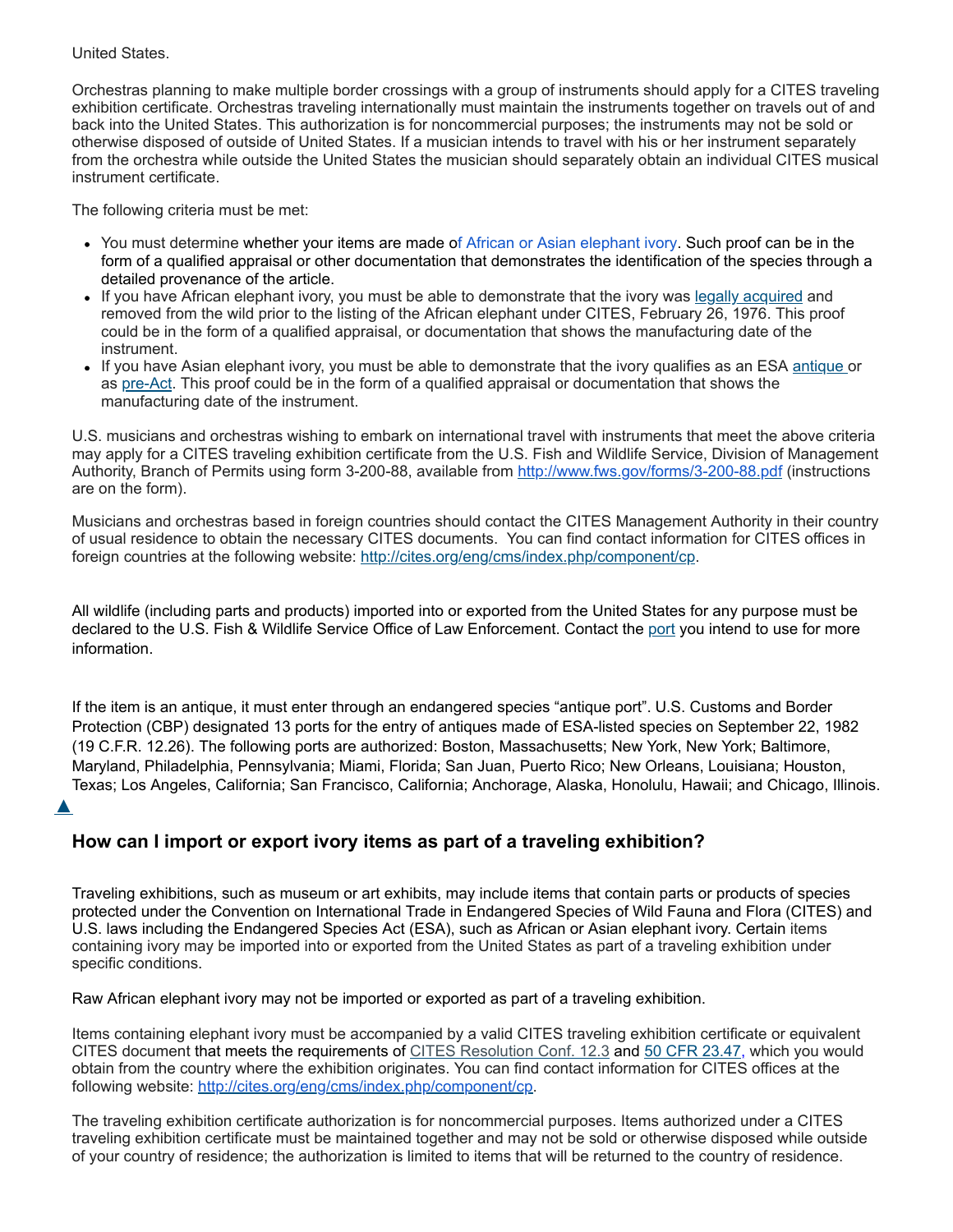In addition to the valid CITES traveling exhibition certificate, the following criteria must be met:

- Part of this process requires that you evaluate whether the items are made of African or Asian elephant ivory. Such proof can be in the form of a qualified appraisal or other documentation that demonstrates the identification of the species through a detailed provenance of the article.
- Import of African elephant ivory as part of a traveling [exhibition](javascript:window.open() is allowed provided the worked ivory was legally acquired and taken from the wild prior to February 26, 1976.
- Import of Asian elephant ivory as part of a traveling exhibition is allowed provided it qualifies as an ESA [antique](javascript:window.open(), or, if the item does not meet the antique criteria, it must meet [pre-Act](javascript:window.open() requirements.

U.S.-based exhibitions that meet the above criteria may apply for a CITES traveling exhibition certificate from the U.S. Fish and Wildlife Service, Division of Management Authority, Branch of Permits using application form 3-200-30, available from [http://www.fws.gov/forms/3-200-30.pdf](https://web.archive.org/web/20210924084013/https://www.fws.gov/forms/3-200-30.pdf) (instructions are on the form). The exhibition items must be maintained and exhibited together and may not be sold, or otherwise disposed of outside of the United States; the authorization is limited to items that will be re-imported.

All wildlife (including parts and products) imported into or exported from the United States for any purpose must be declared to the U.S. Fish & Wildlife Service Office of Law Enforcement. Contact the [port](https://web.archive.org/web/20210924084013/https://www.fws.gov/le/inspection-offices.html) you intend to use for more information.

If the item is an antique, it must enter through an endangered species "antique port". U.S. Customs and Border Protection (CBP) designated 13 ports for the entry of antiques made of ESA-listed species on September 22, 1982 (19 C.F.R. 12.26). The following ports are authorized: Boston, Massachusetts; New York, New York; Baltimore, Maryland, Philadelphia, Pennsylvania; Miami, Florida; San Juan, Puerto Rico; New Orleans, Louisiana; Houston, Texas; Los Angeles, California; San Francisco, California; Anchorage, Alaska, Honolulu, Hawaii; and Chicago, Illinois.

```
\blacktriangle
```
## **What is the de minimis exemption?**

The *de minimis* exemption applies only to items made from African elephant ivory. The African elephant 4(d) rule provides an exemption from prohibitions on selling or offering for sale in interstate and foreign commerce for certain manufactured or handcrafted items that contain a small (*de minimis*) amount of African elephant ivory.

To qualify for the *de minimis* exception, manufactured or handcrafted items must meet either (i) or (ii) and all of the criteria (iii) – (vii):

(i) If the item is located within the United States, the ivory was imported into the United States prior to January 18, 1990, or was imported into the United States under a Convention on International Trade in Endangered Species of Wild Fauna and Flora (CITES) pre-Convention certificate with no limitation on its commercial use;

(ii) If the item is located outside the United States, the ivory was removed from the wild prior to February 26, 1976;

(iii) The ivory is a fixed or integral component or components of a larger manufactured or handcrafted item and is not in its current form the primary source of the value of the item, that is, the ivory does not account for more than 50 % of the value of the item; (iv) The ivory is not raw;

(v) The manufactured or handcrafted item is not made wholly or primarily of ivory, that is, the ivory component or components do not account for more than 50 % of the item by volume;

(vi) The total weight of the ivory component or components is less than 200 grams; and

(vii) The item was manufactured or handcrafted before July 6, 2016.

#### **What types of ivory items are likely to qualify for the** *de minimis* **exemption?**

Only African elephant ivory items may qualify for the *de minimis* exemption. This exemption is not available for Asian elephant ivory. When we proposed the 200-gram limit we had a particular suite of items in mind. The following types of items may qualify for the *de minimis* exception: many musical instruments (including many keyboard instruments, with ivory keys, most stringed instruments and bows with ivory parts or decorations, and many bagpipes, bassoons and other wind instruments with ivory trim); most knives and guns with ivory grips; and certain household and decorative items (including teapots with ivory insulators, measuring tools with ivory parts or trim, baskets with ivory trim, walking sticks and canes with ivory decorations, and many furniture pieces with ivory inlay, etc.). However, to qualify for the *de minimis* exception, all of the above criteria must be met (either (i) or (ii) and (iii)-(vii)). To view examples of items that may meet *de minimis* criteria, click [here.](https://web.archive.org/web/20210924084013/https://www.fws.gov/international/pdf/african-elephant-ivory-de-minimis-examples.pdf)

#### **What types of ivory items are not likely to qualify for the** *de minimis* **exemption?**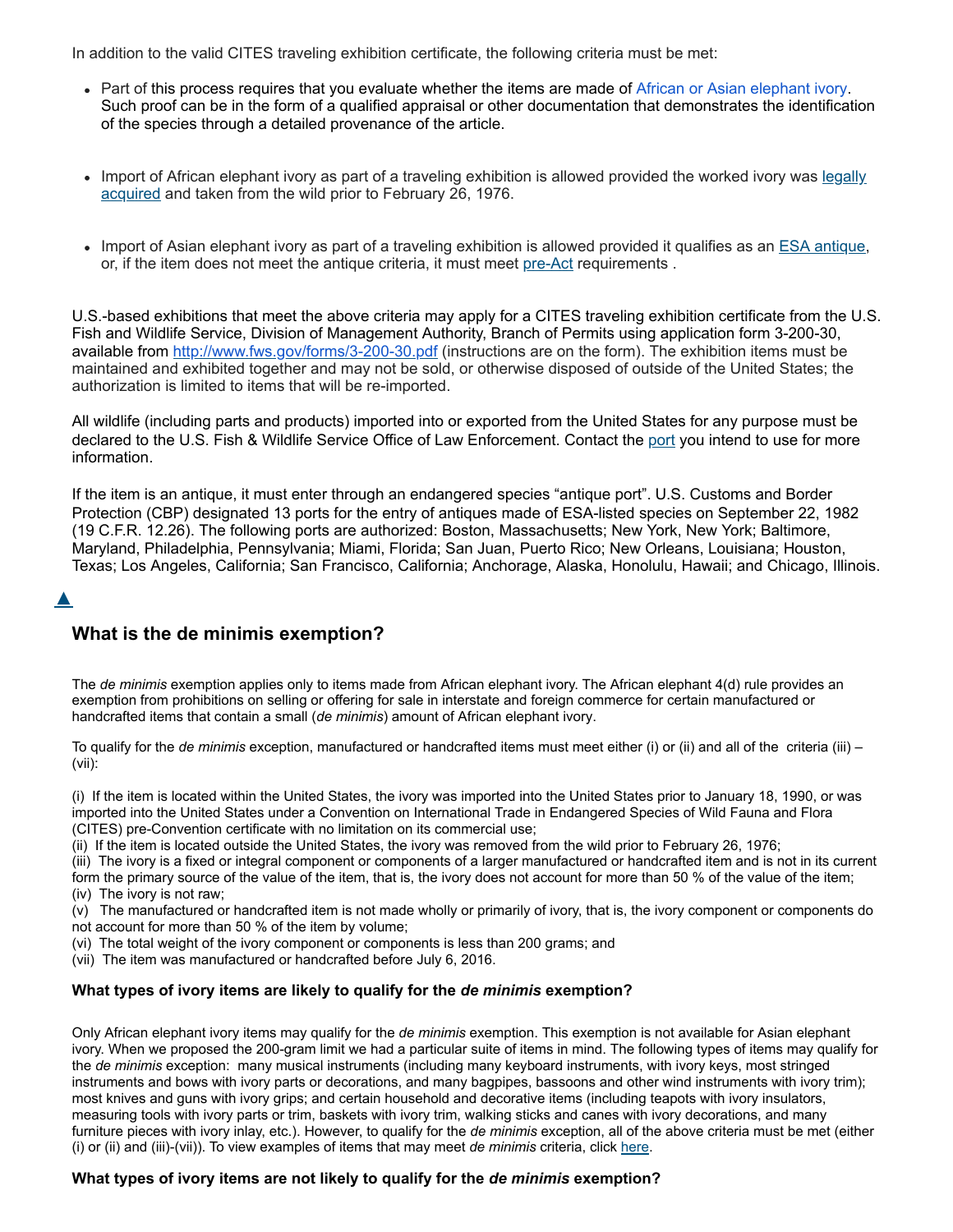Asian elephant ivory items do not qualify for the *de minimis* exemption. This exemption is not available for Asian elephant ivory. Examples of African elephant ivory items that we do not expect would qualify for the *de minimis* exemption include chess sets with ivory chess pieces (both because we would not consider the pieces to be fixed or integral components of a larger manufactured item and because the ivory would likely be the primary source of value of the chess set), an ivory carving on a wooden base (both because it would likely be primarily made of ivory and the ivory would likely be the primary source of its value), and ivory earrings or a pendant with metal fittings (again both because they would likely be primarily made of ivory and the ivory would likely be the primary source of its value).

#### How do I demonstrate that my ivory item meets the criteria to qualify for the de minimis exemption?

To qualify for the *de minimis* exemption, an item must be made of African elephant ivory and must meet the criteria provided above. We consider an item to be made wholly or primarily of ivory if the ivory component or components account for more than 50 percent of the item by volume. Likewise, if more than 50 percent of the value of an item is attributed to the ivory component or components we consider the ivory to be the primary source of the value of that item. Value can be ascertained by comparing a similar item that does not contain ivory to one that does (for example, comparing the price of a basket with ivory trim/decoration to the price of a similar basket without ivory components). Though not required, a [qualified appraisal](https://web.archive.org/web/20210924084013/https://www.fws.gov/international/travel-and-trade/questions-and-answers-esa-cites.html#11) or another method of documenting the value of the item and the relative value of the ivory component, including, information in catalogs, price lists, and other similar materials, can also be used. We will not require ivory components to be removed from an item to be weighed. To view examples of items that may meet *de minimis* criteria, click [here.](https://web.archive.org/web/20210924084013/https://www.fws.gov/international/pdf/african-elephant-ivory-de-minimis-examples.pdf)

#### **What does 200 grams of ivory look like?**

A piece of ivory that weighs 200 grams is slightly larger than a cue ball. The 200-gram limit is large enough to accommodate the white key veneers on an 88-key piano. Click [here](https://web.archive.org/web/20210924084013/https://www.fws.gov/international/pdf/ivory-objects-and-weights.pdf) for photographs of ivory items of various weights. **\*\*NOTE: The items in these photographs would not qualify for the** *de minimis* **exception because they are made wholly of ivory.** These photographs are only intended to illustrate the size of 200g of ivory. To qualify for the *de minimis* exception, an item would need to meet all of the criteria listed above. To view examples of items that may meet *de minimis* criteria, click [here.](https://web.archive.org/web/20210924084013/https://www.fws.gov/international/pdf/african-elephant-ivory-de-minimis-examples.pdf)

#### [▲](https://web.archive.org/web/20210924084013/https://www.fws.gov/international/travel-and-trade/ivory-ban-questions-and-answers.html#)

## **What is meant by the ESA antiques exemption?**

To qualify for the ESA antiques exemption, an item must meet all of the following criteria [seller/importer/exporter must demonstrate]:

- A: It is 100 years or older.
- B: It is composed in whole or in part of an ESA-listed species;
- C: It has not been repaired or modified with any such species after December 27, 1973; and
- D: It is being or was imported through an endangered species "antique port."\*

Under Director's Order No. 210, as a matter of enforcement discretion, items imported prior to September 22, 1982, and items created in the United States and never imported must comply with elements A, B, and C above, but not element D.

\*U.S. Customs and Border Protection (CBP) designated 13 ports for the entry of antiques made of ESA-listed species on September 22, 1982 (19 C.F.R. 12.26). The following ports are authorized: Boston, Massachusetts; New York, New York; Baltimore, Maryland, Philadelphia, Pennsylvania; Miami, Florida; San Juan, Puerto Rico; New Orleans, Louisiana; Houston, Texas; Los Angeles, California; San Francisco, California; Anchorage, Alaska, Honolulu, Hawaii; and Chicago, Illinois.

Antiques that meet these criteria (ESA antiques) are exempt from ESA prohibitions and the provisions in the African elephant final 4(d) rule. ESA antiques may be sold in interstate and foreign commerce and may be imported or exported without the need for an ESA permit. However, CITES and other import/export requirements must still be met. In addition, the moratorium on import of African elephant ivory under the African Elephant Conservation Act remains in effect for antiques and other African elephant ivory (other than sport-hunted trophies).

#### **How do I demonstrate that my ivory item meets the criteria to qualify for the ESA antiques exemption?**

Under the ESA, a person claiming the benefit of the antiques exemption has the burden of demonstrating that the item qualifies for the exemption. This is true for all ESA-listed species, including African and Asian elephants. We have provided guidance in [Appendix 1 of Director's Order 210](https://web.archive.org/web/20210924084013/https://www.fws.gov/policy/do210A1.pdf) on ways to demonstrate that an item qualifies as an [ESA antique.](javascript:window.open()

We want to clarify that forensic testing is not necessarily required. Provenance and age may be determined through a detailed history of the item, including but not limited to, family photos, ethnographic fieldwork, art history publications, or other information that authenticates the article and assigns the work to a known period of time or, where possible, to a known artist or craftsman. A [qualified appraisal](https://web.archive.org/web/20210924084013/https://www.fws.gov/international/travel-and-trade/questions-and-answers-esa-cites.html#11) or another method, including using information in catalogs, price lists, and other similar materials that document the age by establishing the origin of the item, can also be used.